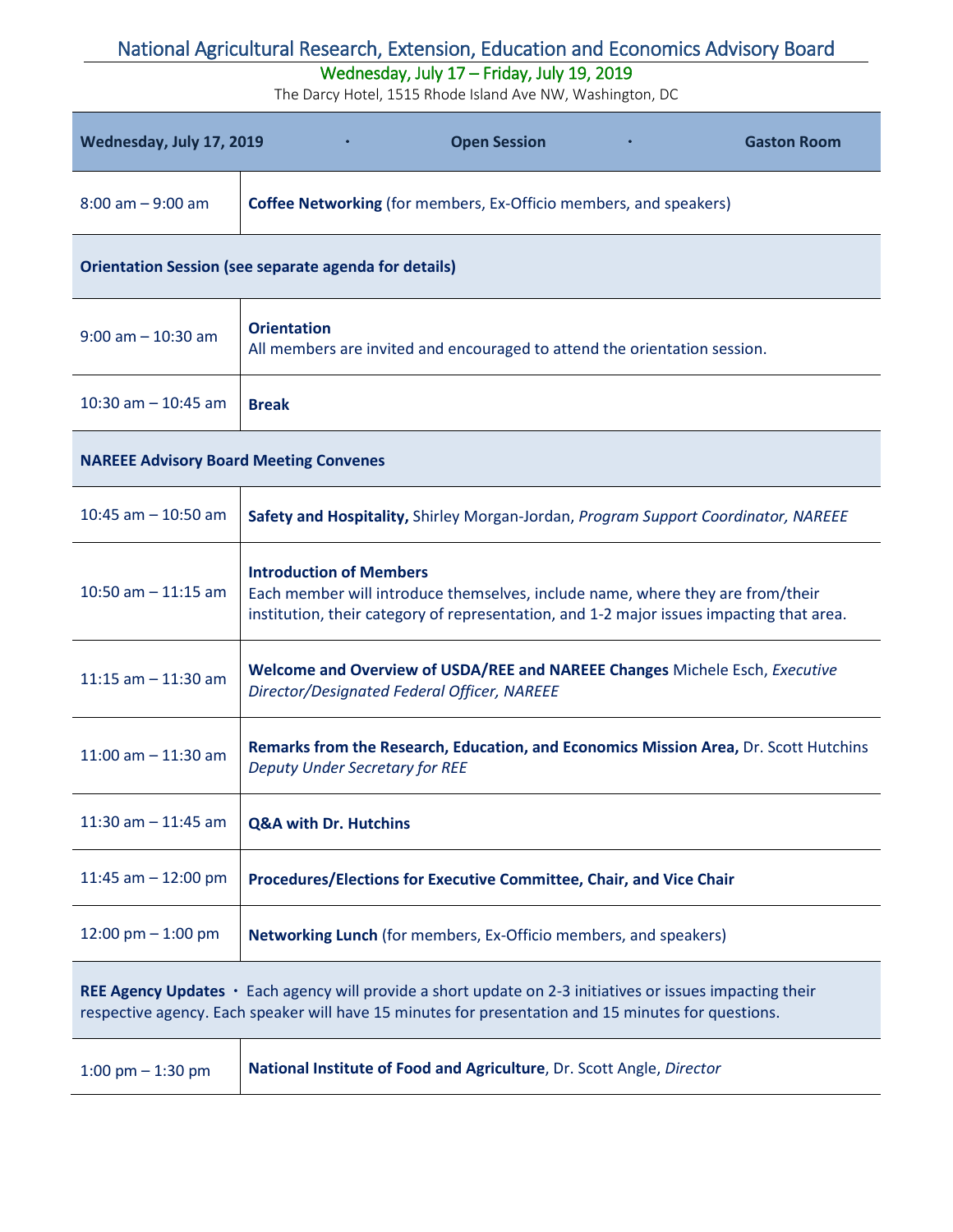### Wednesday, July 17 – Friday, July 19, 2019

| 1:30 pm $- 2:00$ pm                 | Agricultural Research Service, Dr. Mojdeh Bahar, Assistant Administrator, Office of<br><b>Technology Transfer</b> |
|-------------------------------------|-------------------------------------------------------------------------------------------------------------------|
| $2:00 \text{ pm} - 2:15 \text{ pm}$ | <b>Break</b>                                                                                                      |
| $2:15$ pm $- 2:45$ pm               | National Agricultural Statistics Service, Mr. Hubert Hamer, Administrator                                         |
| $2:45$ pm $-3:15$ pm                | <b>Office of the Chief Scientist</b> , Dr. Dionne Toombs, Director                                                |
| $3:15$ pm $-3:45$ pm                | Economic Research Service, Dr. Greg Pompelli, Associate Administrator                                             |
| $3:45$ pm $-4:00$ pm                | <b>Break</b>                                                                                                      |
| <b>Board Business</b>               |                                                                                                                   |
| 4:00 pm $-$ 4:30 pm                 | <b>Board Business (General Discussion, Establish Executive Committee, etc.)</b>                                   |
| 4:30 pm $-$ 4:45 pm                 | <b>Public Comment</b>                                                                                             |
| $4:45$ pm                           | <b>Adjourn for Evening</b><br>(Group Dinner - Location TBD)                                                       |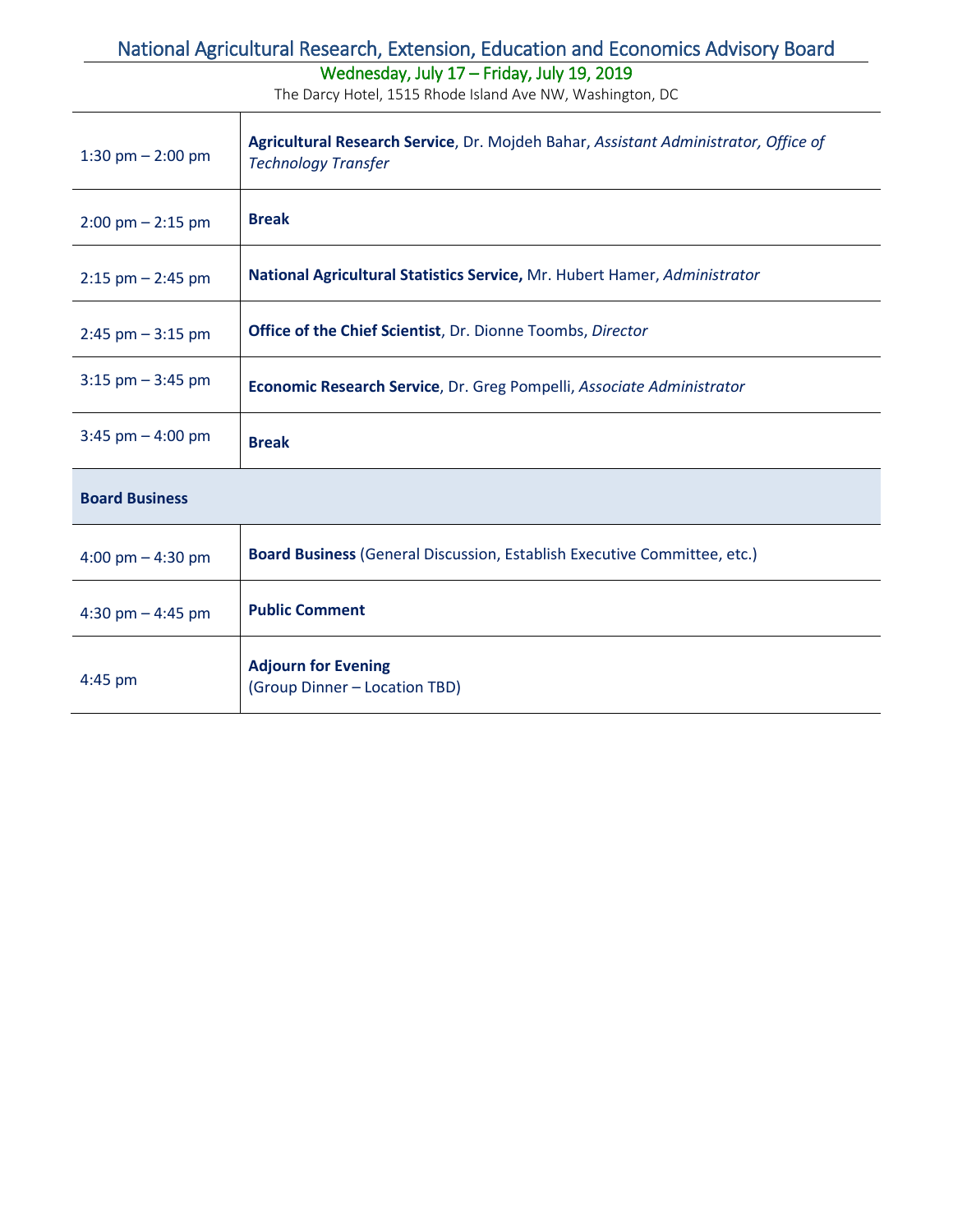### Wednesday, July 17 – Friday, July 19, 2019

The Darcy Hotel, 1515 Rhode Island Ave NW, Washington, DC

| Thursday, July 18, 2019 |                        | <b>Open Session</b> | <b>Gaston Room</b>                                                               |
|-------------------------|------------------------|---------------------|----------------------------------------------------------------------------------|
| $8:30$ am $-9:00$ am    | <b>Officer, NAREEE</b> |                     | Welcome and Review/Overview, Michele Esch, Executive Director/Designated Federal |

|  | <b>2018 Farm Bill Changes and Implementation</b> |
|--|--------------------------------------------------|
|--|--------------------------------------------------|

| $9:00$ am $-9:30$ am  | Overview of Title VII, Research and Extension, of the Agriculture Improvement Act of<br>2018, Josh Stull, Congressional and Stakeholder Affairs Officer, NIFA |
|-----------------------|---------------------------------------------------------------------------------------------------------------------------------------------------------------|
| $9:30$ am $-10:00$ am | <b>Discussion</b>                                                                                                                                             |

#### **Relevance and Adequacy Review**

*The NAREEE Advisory Board is statutorily required to perform an annual review of all the agricultural and natural resource research, extension, or education activities funded by the U.S. Department of Agriculture to assess their relevance to the Department's established Research, Education and Economics (REE) priorities and to advise USDA on the adequacy of the funding for those activities (7 USC 7613(b)). This annual process is called the Relevance and Adequacy (R&A) review.* 

*(b) Advisory Board review: On an annual basis, the Advisory Board shall review—*

*(1) The relevance to the priorities established under section [7612](http://www.law.cornell.edu/uscode/text/7/usc_sec_07_00007612----000-) [\(a\)](http://www.law.cornell.edu/uscode/text/7/usc_sec_07_00007612----000-) of this title of the funding of all agricultural research, extension, or education activities conducted or* 

*funded by the Department; and* 

*(2) The adequacy of the funding.*

| $10:00$ am $-10:15$ am | <b>Overview of Relevance and Adequacy Process, Michele Esch, Executive</b><br>Director/Designated Federal Officer, NAREEE                                                       |
|------------------------|---------------------------------------------------------------------------------------------------------------------------------------------------------------------------------|
| $10:15$ am $-11:00$ am | <b>Discussion/Guiding Questions</b><br>Does the process work?<br>$\bullet$<br>How can we streamline?<br><b>Establish Review Process and Relevance and Adequacy Subcommittee</b> |
| 11:00 am $-$ 11:15 am  | <b>Break</b>                                                                                                                                                                    |
| <b>Board Business</b>  |                                                                                                                                                                                 |
| 11:15 am $-$ 12:00 pm  | <b>Board Business (Vote on Chair, Vice Chair, Executive Committee)</b>                                                                                                          |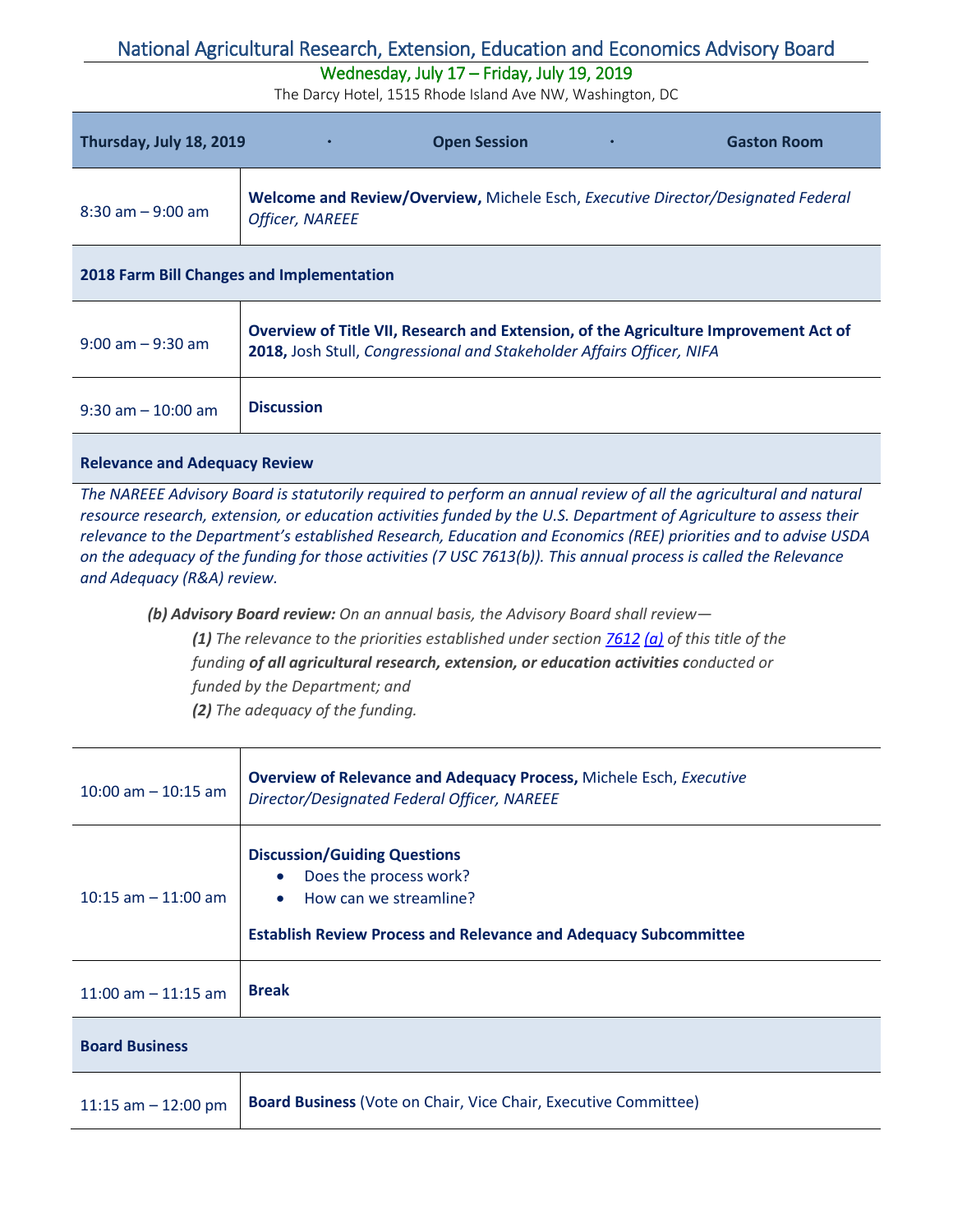### Wednesday, July 17 – Friday, July 19, 2019

| 12:00 pm $-$ 1:00 pm                         | <b>Lunch</b> (for members, Ex-Officio members, speakers, and panelists)                                                                                                                                                                                 |
|----------------------------------------------|---------------------------------------------------------------------------------------------------------------------------------------------------------------------------------------------------------------------------------------------------------|
| <b>REE Strategic Priorities and Planning</b> |                                                                                                                                                                                                                                                         |
| 1:00 pm $-$ 1:30 pm                          | <b>Overview of Strategic Themes, Dr. Scott Hutchins Deputy Under Secretary for REE</b>                                                                                                                                                                  |
| 1:30 pm $- 2:00$ pm                          | <b>Discussion with Dr. Hutchins</b>                                                                                                                                                                                                                     |
| $2:00 \text{ pm} - 2:15 \text{ pm}$          | <b>Break</b>                                                                                                                                                                                                                                            |
| $2:15$ pm $-3:45$ pm                         | Discussion of Priorities, Programmatic/Strategic Themes, and Relevance & Adequacy<br>Members will split into small groups to discuss priorities, strategic themes and how they<br>relate to the Board's charge, and the relevance and adequacy process. |
| $3:45$ pm $-4:00$ pm                         | <b>Public Comment</b>                                                                                                                                                                                                                                   |
| $4:00$ pm                                    | Adjourn for Evening (dinner on own)                                                                                                                                                                                                                     |